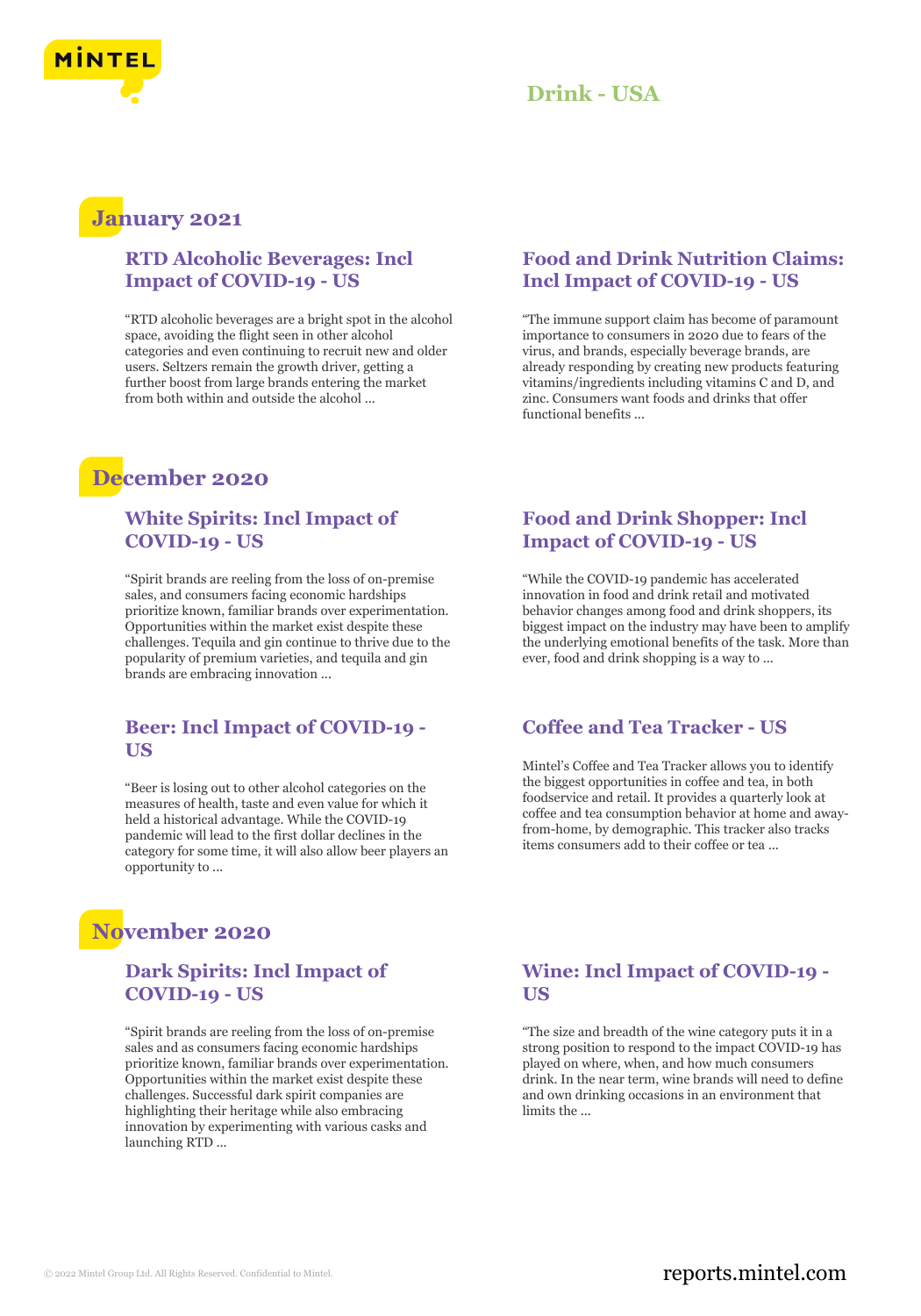

#### **Dairy and Non-Dairy Milk: Incl Impact of COVID-19 - US**

"The milk market is comprised of two distinct groups, dairy and non-dairy, with the former being the behemoth in terms of market share. However, non-dairy stealthily continues to grow its share through innovation and by leveraging eco-friendly and functional health attributes. While there is a degree of cannibalism between the ...

### **October 2020**

#### **Foodservice Alcohol Trends: Incl Impact of COVID-19 - US**

"Foodservice alcohol sales saw immense losses in 2020 due to the COVID-19 crisis and ensuing recession, just as with foodservice sales overall. Instead of purchasing alcohol from restaurants and bars, consumers stocked up on packaged alcohol from retail channels, which stole enormous market share away from alcoholic beverages sold through ...

### **September 2020**

#### **Tea and RTD Tea: Incl Impact of COVID-19 - US**

"Tea in all its forms has been given a boost by COVID-19 and the changes it has brought to the routines of work and shopping. With natural and inherent properties that convey a plethora of health benefits, like immunity and relaxation, tea's profile will rise during the pandemic. The category ...

### **August 2020**

#### **Natural and Organic Food Shopper: Incl Impact of COVID-19 - US**

"The natural and organic food and beverage market is supported to some degree by over half of US adult consumers, and this is likely to remain steady in the years ahead. The health associations of natural and

#### **Yogurt and Yogurt Drinks: Incl Impact of COVID-19 - US**

"Stay-at-home orders mandated by the pandemic have accelerated yogurt's return to relevance, as consumers cling to familiar, affordable, health-focused options to meet snack cravings for themselves and their families. The yogurt drinks segment will require some more finessing to find footing, given its strong draw for portability, but has an ...

#### **Consumers and the Economic Outlook: Incl Impact of COVID-19 - US**

"The unpredictable pace of the spread of COVID-19 is worrying, but consumers have remained optimistic about their finances throughout this pandemic and the subsequent recession. Time will tell how deeply consumer finances will be affected, but right now, consumers are most definitely holding out hope for themselves, while their confidence ...

#### **Foodservice Coffee and Tea: Incl Impact of COVID-19 - US**

"Demand for premium made-to-order coffee was strong at the start of 2020 but the market was completely shaken by pandemic-related disruptions. High unemployment is encouraging consumers to choose affordable retail coffee products while the increase in

#### © 2022 Mintel Group Ltd. All Rights Reserved. Confidential to Mintel.  $\blacksquare$  reports.mintel.com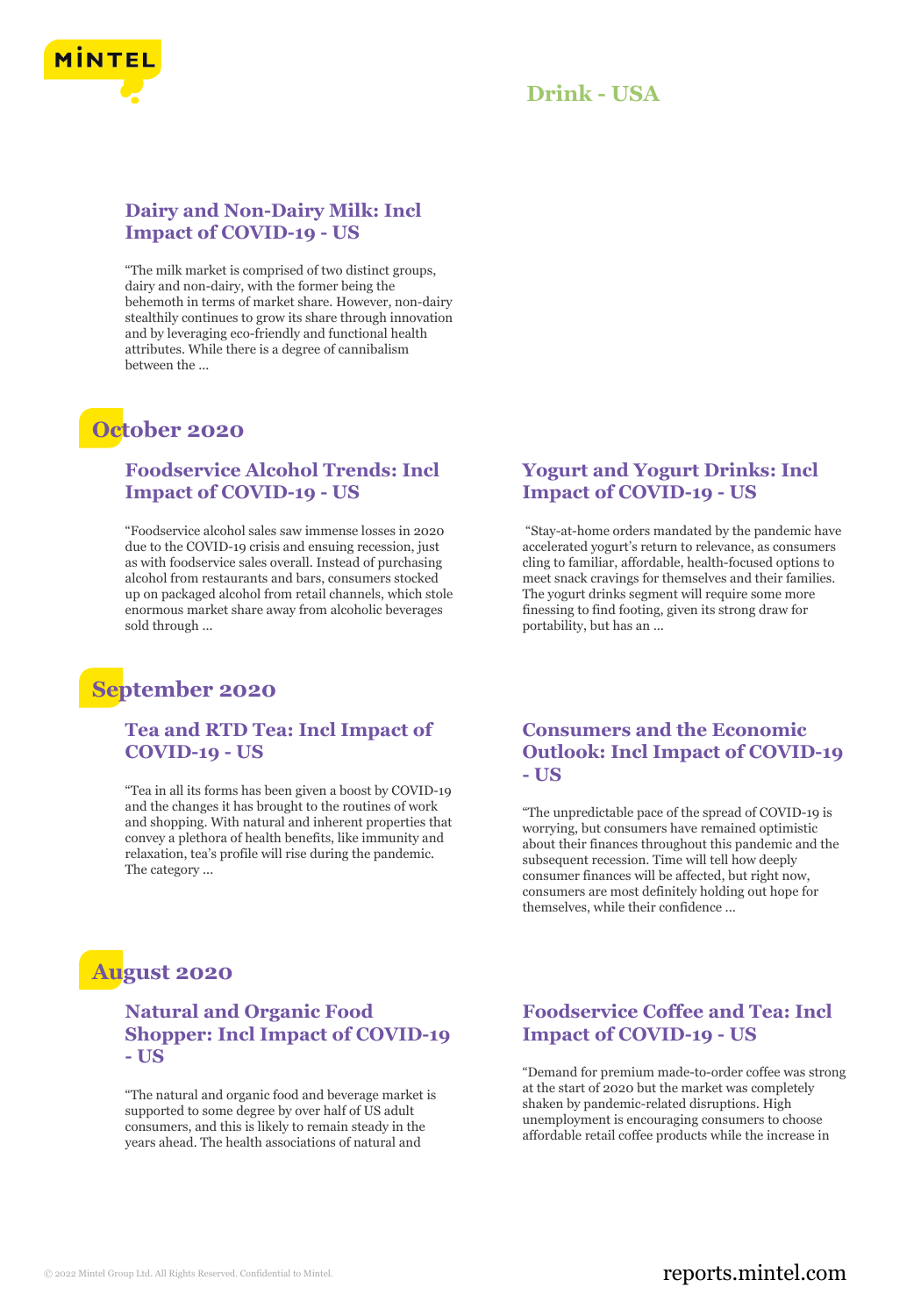

organic foods will make them more important than ever during a global health ...

#### **Coffee and Tea Tracker - US Coffee and RTD Coffee: Incl**

remote working reduces many consumers' need for AFH coffee. Coffeehouse chains will engage in ...

# **Impact of COVID-19 - US**

"The at home coffee market will benefit more than any non-alcoholic beverage category from the short and long term changes brought about by COVID-19 and the recession. The pandemic completely removed retail coffee's foodservice competition and shelter-in-place orders forced many to work from home, reducing their need for away from ...

#### **Juice and Juice Drinks: Incl Impact of COVID-19 - US**

"Juice has been going through an identity crisis of sorts, which has put the category in a tough spot. Products tend to toe the line between healthy and indulgent without committing to either position, leaving consumers confused and disengaged. While it's been relegated to very specific consumption occasions as a ...

## **July 2020**

#### **Beverage Packaging Trends: Incl Impact of COVID-19 - US**

"The US non-alcoholic beverage market remains crowded, with steady waves of new products vying for consumer attention in all channels. Product packaging plays a leading role in this battle, yet one that most consumers do not recognize as an important part of their choice."

**- Eric Wenner, Associate Director**

#### **The Impact of COVID-19 on Food and Drink Retailing - US**

"Few industries have been more closely entwined with the COVID-19 pandemic than food and drink retailing. In mid-March as the crisis quickly escalated, consumers flocked to supermarkets to stock up on groceries and other essentials, stressing the supply chain and emptying shelves in many staple categories. Since then grocery retailers ...

#### **Dairy Alternatives: Incl Impact of COVID-19 - US**

"Once serving only a niche audience comprised of those who avoided dairy due to allergies or a vegan diet, dairy alternatives have seen tremendous growth in recent years, and are now used by adults across the dietary spectrum. Consumers have more choices than ever before, and long-time players are challenged ...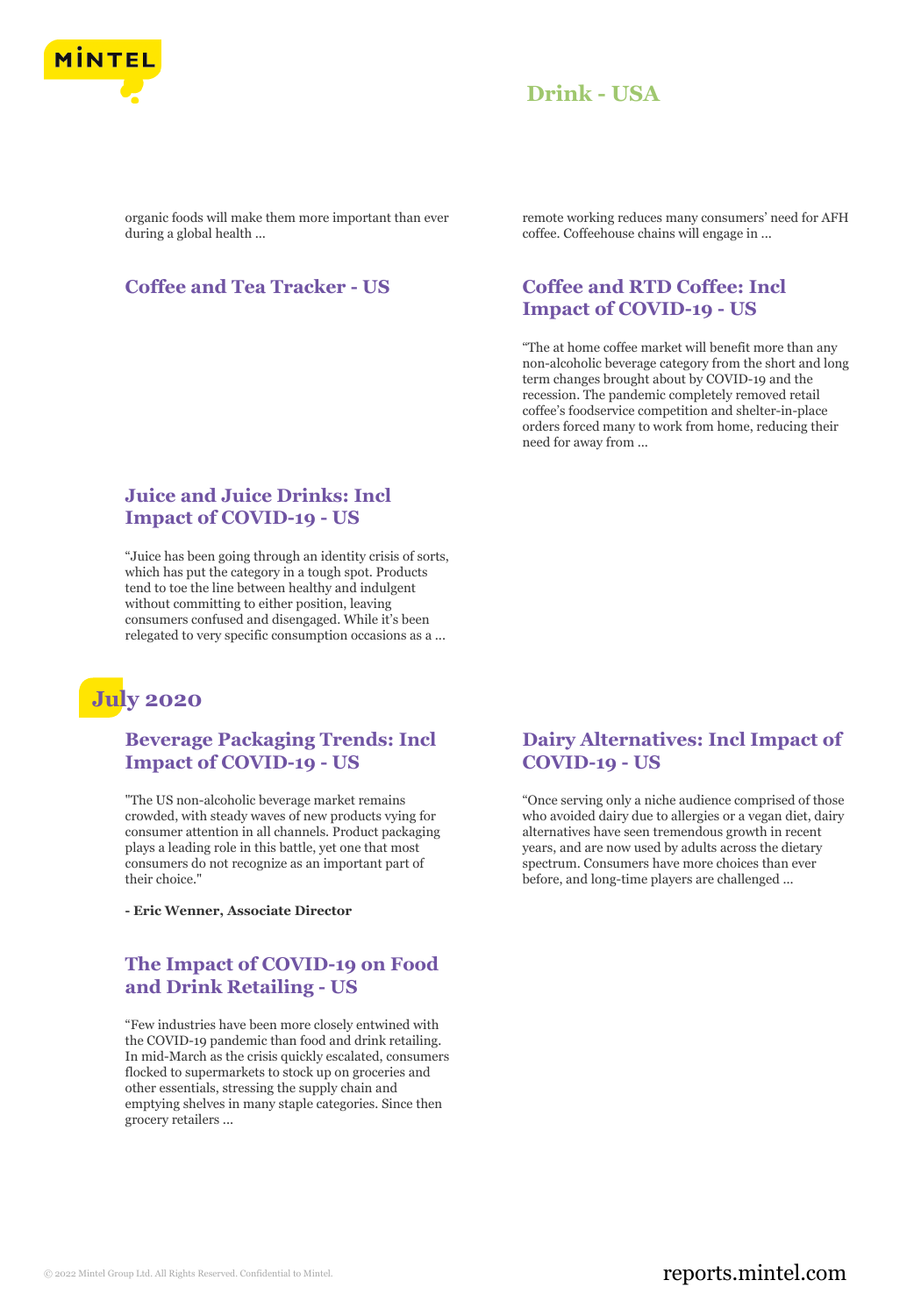

### **June 2020**

#### **Energy Drinks: Inc Impact of COVID-19 - US**

"The energy drink market has enjoyed consistent yearover-year growth even through the previous recession, because the beverages offer a simple, easy-tounderstand value proposition: they are a tasty, convenient source of energy. The market is not immune to the impact of COVID-19; shelter-in-place orders are highly detrimental for products like energy ...

#### **Coffee and Tea Tracker - US**

Mintel's Coffee and Tea Tracker allows you to identify the biggest opportunities in coffee and tea, in both foodservice and retail. It provides a quarterly look at coffee and tea consumption behavior at home and awayfrom-home, by demographic. This tracker also tracks items consumers add to their coffee or tea beverages ...

### **May 2020**

#### **Baby Food and Drinks: Incl Impact of COVID-19 - US**

"The market for baby/toddler food and drink remains strong, despite the fact that its principal target audience continues to dwindle. However, the COVID-19 pandemic and subsequent recession will push the birthrate down even further resulting in even fiercer competition among brands. Continued growth for the category will demand brands ...

#### **Functional Drinks: Incl Impact of COVID-19 - US**

"The growth of functional drinks is driven by busy consumers seeking shortcuts to enhanced health, primarily by younger adults and parents. While brands should stay on the pulse of the needs of this core audience, opportunities remain to reach older adults with products that support the healthy aging process. The ...

### **March 2020**

#### **Carbonated Soft Drinks: Inc Impact of COVID-19 - US**

"The top-heavy carbonated soft drink category has a unique advantage in this equally unique time: deeply rooted connections with not only their most engaged fans, but also with less frequent users. Decades of legacy brand building centered not only on refreshment and enjoyment, but also community and family, are likely ...

#### **Grocery Retailing: Incl Impact of COVID-19 - US**

"Between 2014 and 2019, multi-outlet sales of groceries continued to rise steadily but slowly. The rapid escalation of the COVID-19 pandemic in March of 2020, however, gave the industry a jolt, boosting sales in the short term but introducing enormous new challenges as well. While the duration and severity of ...

**Convenience Stores - US Sports and Performance Drinks - US**

#### © 2022 Mintel Group Ltd. All Rights Reserved. Confidential to Mintel.  $\blacksquare$  reports.mintel.com